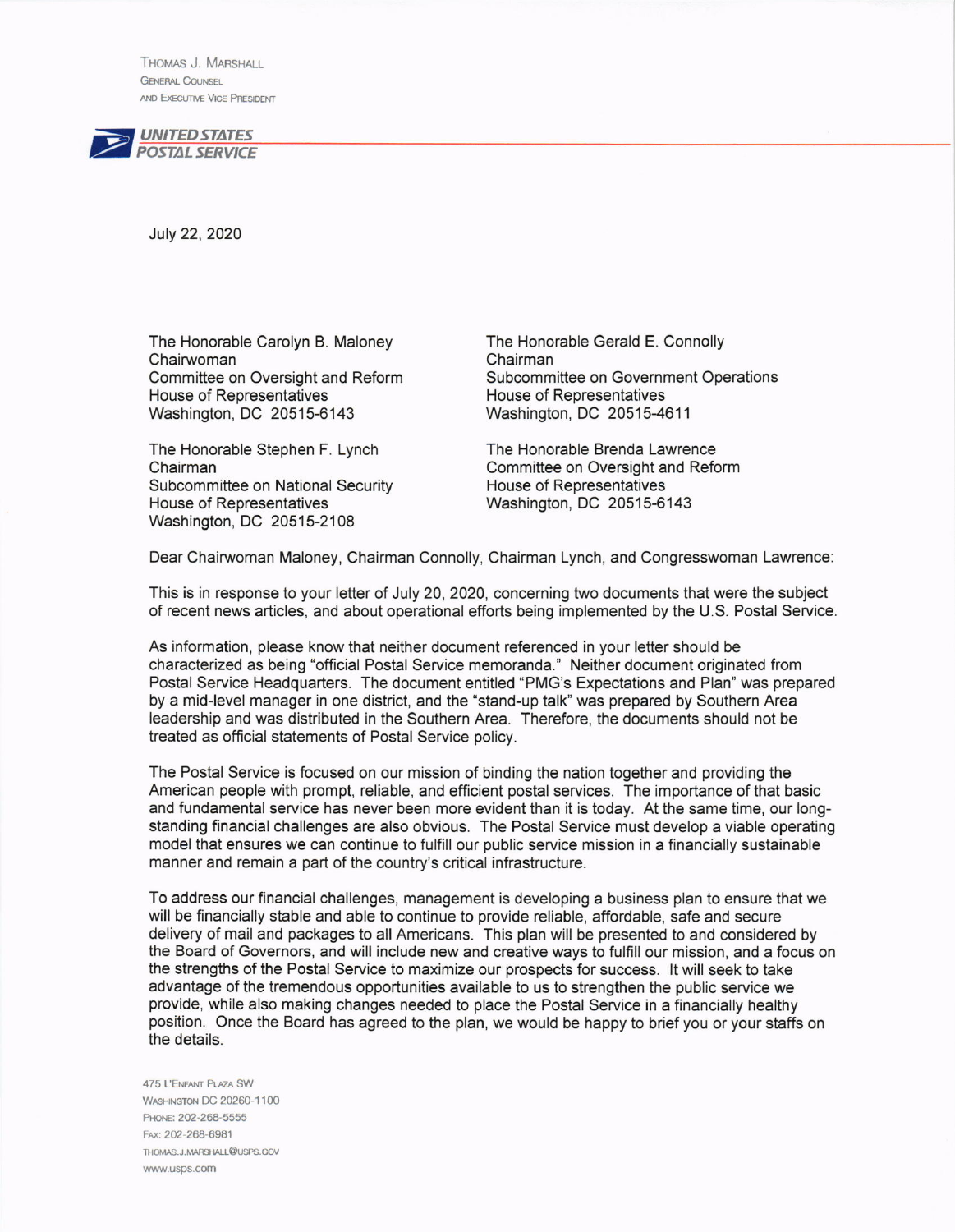While we develop a broader business plan, Postal Service management is also taking immediate steps to increase operational efficiency by re-emphasizing existing operational plans to provide prompt and reliable service to meet our current service standards. By running operations on-time and on-schedule, we will be better positioned to continue to provide high-quality, reasonably-priced service to all people and businesses in the country.

These management efforts are fully consistent with our legal responsibilities-both to efficiently provide service and to be self-supporting. ln this regard, the Postal Service is obligated by statute to provide prompt, reliable, and efficient service to the American people, in a self-sustaining manner. See, e.g., 39 U.S.C. §§ 403(a), 403(b)(1), 404(b), 3622(b), 3661(a). Fulfilling this mandate established by Congress necessarily requires that Postal Service management continually review our operational practices and make adjustments as necessary to ensure that we operate in an efficient and effective manner. As with any such management efforts, any temporary service impacts will be monitored and the root causes of any issues will be addressed as necessary and corrected as appropriate.

Taking steps to enhance operational efficiency and reduce costs is particularly important in today's environment, considering the Postal Service's dire financial condition. lndeed, as we have repeatedly noted to Congress for many years, one essential aspect of restoring the Postal Service to financial stability, in the face of declining mail volumes, is through management efforts to improve efficiency.

These efforts are clearly within the legal authority of the Postmaster General, pursuant to the delegation of authority in 39 C.F.R. S 3.5, and such delegation is authorized by law pursuant to 39 U.S.C. S 402. ln this regard, the operational efforts at issue do not constitute service standard changes that require the involvement of our Board of Governors. Nor was there any reason to delay implementation until after the Board considers the broader plan which is being developed to address the Postal Service's business model challenges.

Please be assured that we are aware of our legal obligations to request an advisory opinion before implementing a "change jn the nature of postal services which will generally affect service on a nationwide or substantially nationwide basis" under 39 U.S.C. S 3661(b). None of the operational efforts discussed here constitute such a change. To the extent that Postal Service management develops proposals to make any such service changes within the scope of Section 3661(b), and our Board approves such proposals, we will make the appropriate requests to the Postal Regulatory Commission.

Finally, the Postal Service is committed to delivering Election Mail in a timely manner. We employ a robust and proven process to ensure proper handling of all Election Mail, including ballots, and we are committed to our role in the electoral process where public policy decision makers choose to utilize Election Mail as part of their election system. This includes close coordination and partnerships with election officials at the local and state levels.

As we anticipate that many voters may choose to use the mail to participate in the upcoming elections due to the impacts of the COVID-19 pandemic, we are conducting and will continue to proactively conduct outreach with state and local election officials and Secretaries of State so that they can make informed decisions and educate the public about what they can expect when using the mail to vote. As part of these outreach efforts, we discuss our delivery processes and consult with election officials about how they can design their mailings in a manner that comports with postal regulations, improves mailpiece visibility, and ensures efficient and cost-etfective processing and delivery.